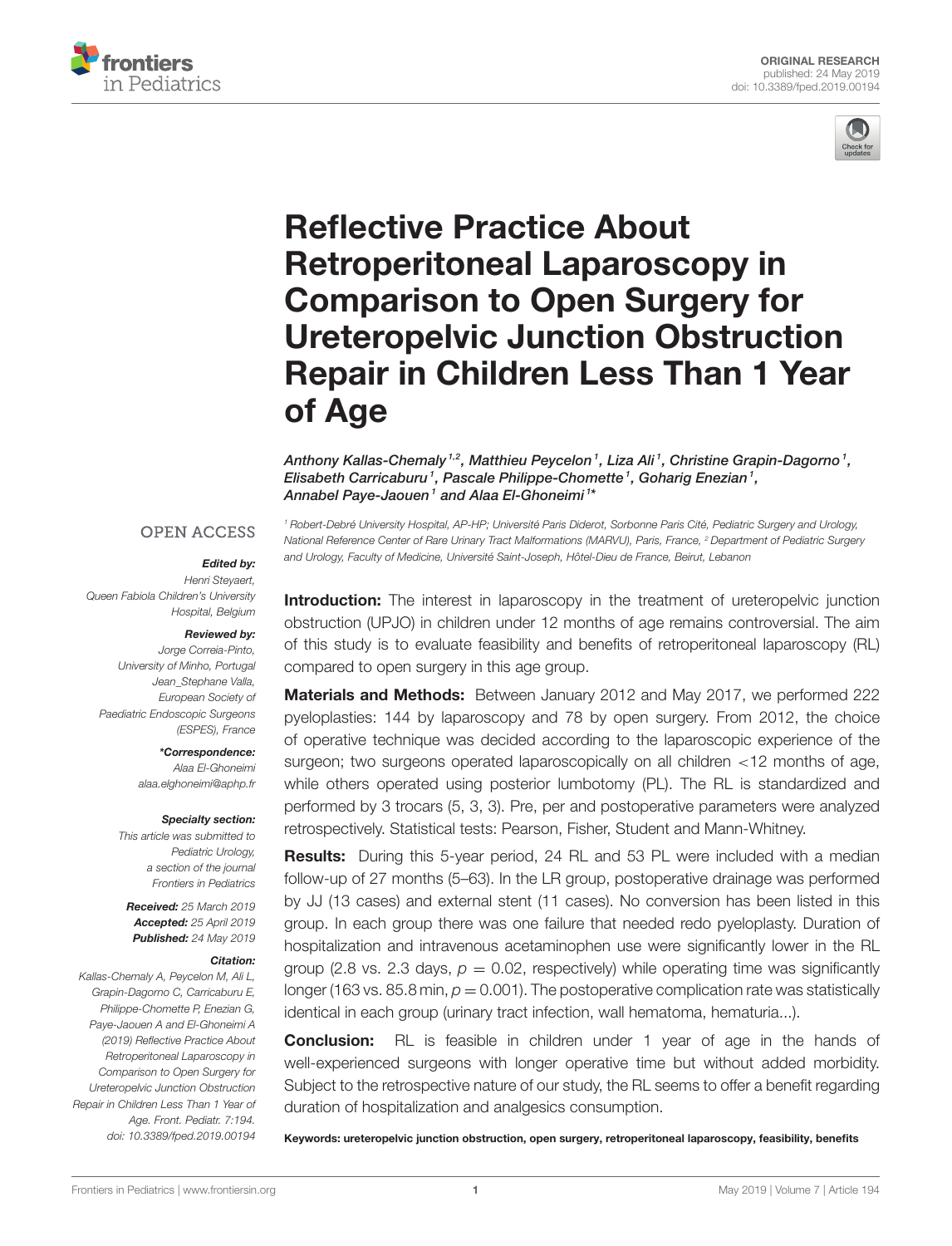# INTRODUCTION

Meta-analyses, retrospective and prospective studies have shown over time the explicit benefits of laparoscopic treatment of the ureteropelvic junction obstruction (UPJO) compared to open surgery [\(1,](#page-4-0) [2\)](#page-4-1). In addition, retroperitoneal laparoscopic pyeloplasty (RL) appears to offer more advantages compared to the transperitoneal laparoscopic (TL) approach [\(3\)](#page-4-2). Although some surgeons have adopted the transperitoneal route for laparoscopic pyeloplasty in infants [\(4–](#page-4-3)[6\)](#page-4-4), RL remains controversial in children under 1 year of age and is not considered in many pediatric urology centers because of technical difficulties encountered and lack of proven benefits. Before 2012, our strategy for UPJO management was essentially to operate children under 1 year of age by posterior lumbotomy (PL) and those over 1 year by RL (**[Figure 1](#page-2-0)**). After 2012, following extensive experience in laparoscopic surgery, two pediatric urologists decided to start RL in children under 1 year of age.

The objective of our retrospective study was to evaluate the feasibility and benefits of RL in this age group in order to standardize management in our department. We found it necessary to compare the results of RL to those of open surgery. To our knowledge, this is the first study comparing the two approaches exclusively in children under 12 months of age.

### MATERIALS AND METHODS

Between January 2012 and May 2017, we performed 222 pyeloplasties: 144 by laparoscopy and 78 by open surgery. 82 were first cases of children <1 year of age: 55 operated by PL and 27 by laparoscopy (24 by RL and 3 by TL). The 3 TL cases were related to a child with an ectopic kidney and two children with a horseshoe kidney.

The 55 PL and 24 RL cases were diagnosed antenatally. Indications for surgery were a progressive increase in anteroposterior pelvis diameter (APPD), APPD >30 mm, relative renal function of <40% with Uro-MRI or with MAG-3 renal scintigraphy, and febrile urinary tract infection. Preoperative evaluation included renal and bladder ultrasound, Uro-MRI, or MAG-3 renal scintigraphy, and retrograde cystography in case of febrile urinary tract infection.

The RL is standardized in our department as previously described by Blanc et al. [\(7\)](#page-4-5). We use a 5 mm optic trocar and two 3 mm working trocars. The ureteropelvic anastomosis is performed using the Hynes-Anderson technique with a resorbable monofilament 6–0 (3/8 circle needle) and with a JJ or external transpelvic stent (**Supplementary Video 1**). We do not use a perirenal drain. The bladder catheter is left for 24 h. Antibiotic prophylaxis is done preoperatively (a dose of ceftriaxone of 50 mg/kg). The JJ probe is removed at ∼6 weeks under general anesthesia and the external stent is clamped on day 1 postoperatively and removed in consultation at 10 days from the operation.

The PL is performed according to the same principles by an extraperitoneal muscle splitting posterior approach using a transverse cutaneous incision at mid-distance between the last rib and the iliac crest.

Mean postoperative follow-up was 27 months (range 5–63) and consisted of a clinical visit associated with renal and bladder ultrasound at 1 month after stent removal, and then every 3 months for the first year. In case of favorable evolution (absence of symptoms and significant decrease in dilatation), follow-up was done annually for 5 years. A functional renal evaluation (MAG-3 or uro-MRI) is not performed systematically but in case of significant asymmetry of preoperative function and/or clinical or radiological abnormalities postoperatively. Almodhen et al. [\(8\)](#page-4-6) have already shown the reliability of this protocol. Success was considered objectively as a resolution or a reduction of hydronephrosis on renal ultrasound (APPD).

We compared the preoperative (age, sex, weight, laterality of the UPJO and the APPD on renal ultrasound), intraoperative (operative duration, type of pelvic drainage, operator, conversion) and postoperative (operative time, duration of hospitalization, duration of acetaminophen IV administration, nalbuphine IV administration, APPD on renal ultrasound after more than 3 months from the operation, and complications in the short and long-term) criteria between the two groups.

Two bilateral cases in the PL group were excluded from the study given the absence of bilateral cases in the RL group. Six cases in the PL group associated with simultaneous interventions that may affect operative time, pain analysis and hospital stay (1 case of gastrostomy, 2 cases of inguinal hernia repair and 3 cases of circumcision) have been excluded from these parameters analysis.

The statistical analysis was done by SPSS (Statistical Package for Social Sciences), version 13.0. A difference is noted as significant if  $p < 0.05$ . Categorical variables were compared according to the Pearson  $X^2$  test or the Fischer F test, and quantitative variables according to the Student t-test or the Mann-Whitney U-test.

## RESULTS

The two groups, PL and RL, were homogeneous according to age, sex, weight, laterality of the UPJO, and preoperative APPD on renal ultrasound. Patient demographics are summarized in **[Table 1](#page-2-1)**.

Duration of operation was greater in the RL group (163 vs. 85.8,  $p = 0.001$ ). Pelvis drainage was performed by an external stent in 94.3% of PL cases and 46% of RL cases ( $p = 0.001$ ). Fellows were first operator in 34% of PL cases and in 12.5% of RL cases ( $p = 0.01$ ). No cases of aberrant polar vessels were noted in either group. No conversion cases were recorded in the RL group. Intraoperative data are summarized in **[Table 2](#page-2-2)**.

A significant difference in favor of RL was demonstrated regarding the duration of hospitalization and duration of intravenous acetaminophen administration. On the other hand,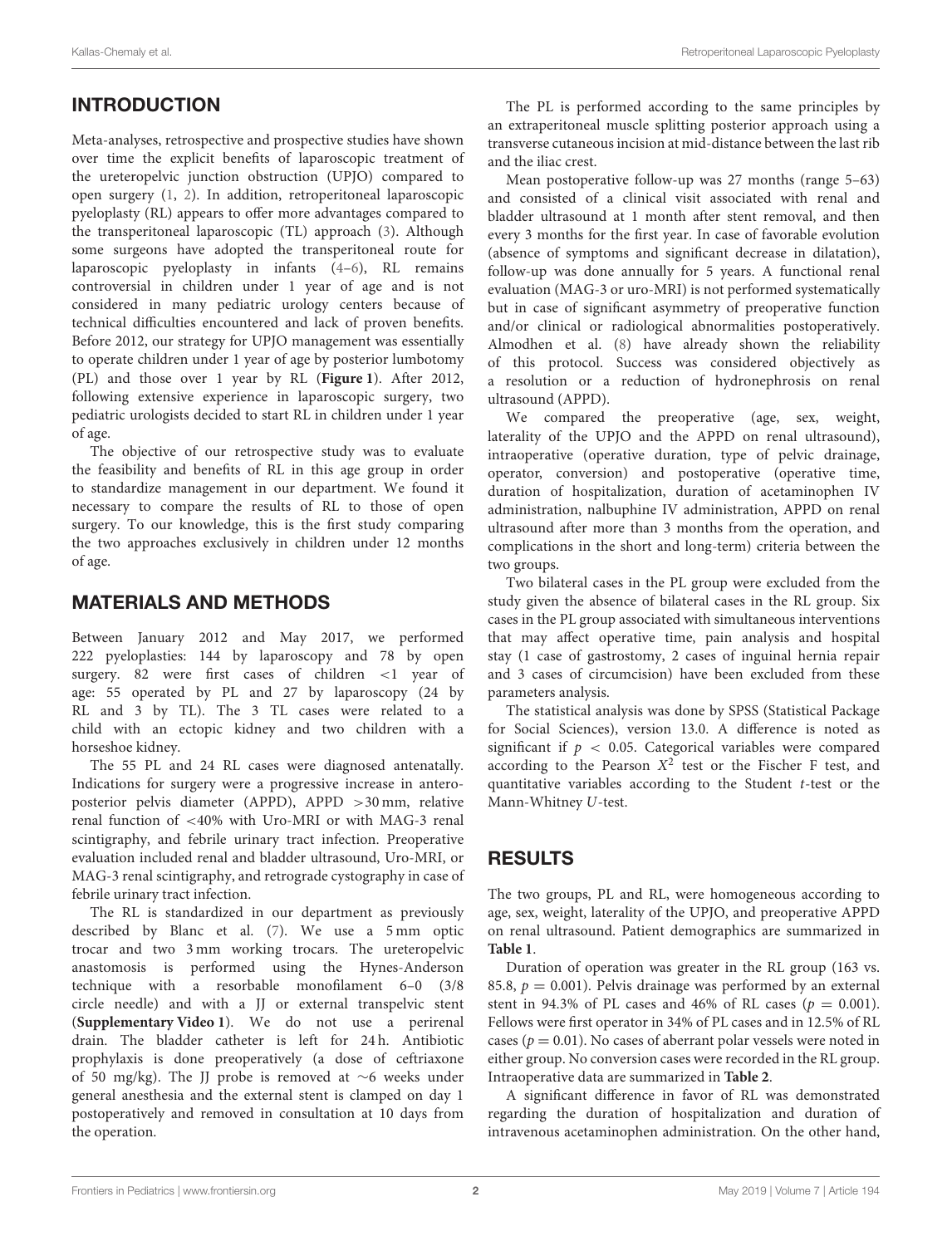

<span id="page-2-1"></span><span id="page-2-0"></span>TABLE 1 | Patients demographics.

|                             | PL $(n = 53)$ | $RL (n = 24)$ | P-value      |
|-----------------------------|---------------|---------------|--------------|
| Age (month) (SD)            | 5.2(2.6)      | 7.1(3.87)     | $0.06$ (U)   |
| Sex, $n$ $%$                |               |               | $0.90 (X^2)$ |
| <b>Boys</b>                 | 41 (77.3)     | 19 (79)       |              |
| Girls                       | 12 (22.7)     | 5(21)         |              |
| Weight (kg) (SD)            | 7.67(1.3)     | 7.97(1.7)     | 0.14(t)      |
| Laterality of UPJO, $n$ (%) |               |               | $0.30 (X^2)$ |
| Right                       | 22(41.5)      | 11 (45.8)     |              |
| Left                        | 31 (39.5)     | 13 (54.2)     |              |
| Pelvis diameter (mm) (SD)   | 28.9(9.7)     | 26.9 (11.7)   | 0.43(t)      |
|                             |               |               |              |

SD, Standard Deviation; n, number of patient.

this difference was not significant with regard to the duration of nalbuphine intravenous administration. APPD on renal ultrasound at more than 3 months from the operation was identical in both groups. These postoperative parameters are summarized in **[Table 3](#page-3-0)**.

All postoperative complications were grade I or II according to the Clavien-Dindo classification [\(9\)](#page-4-7), with the exception of one case in each group (grade IIIb). In fact, all early complications resolved spontaneously or by medical treatment, without the need for surgical management. Only one patient in the PL group and one in the RL group were surgically reoperated by LT for UPJ stenosis at 1 year and 4 months respectively from the first operation. We had no case of urinary fistula, urinoma, or malposition of the stent. Complication rates were identical in both groups. The complications encountered are summarized in **[Table 4](#page-3-1)**.

### **DISCUSSION**

Laparoscopic pyeloplasty remains a fundamental element of discussion in pediatric urology. A clear advantage of laparoscopy

<span id="page-2-2"></span>TABLE 2 | Intraoperative data.

|                                         | $PL(n =$<br>53) | $RL (n = 24)$ | P-value       |
|-----------------------------------------|-----------------|---------------|---------------|
| Median operative time<br>(minutes) (SD) | $n = 47$        | $n = 24$      |               |
|                                         | 85.8<br>(20.4)  | 163.0 (36.4)  | 0.001(t)      |
| Stent, $n$ $%$                          | $n = 53$        | $n = 24$      | $0.001 (X^2)$ |
| Double J                                | 3(5.7)          | 13 (54)       |               |
| External stent                          | 50 (94.3)       | 11 (46)       |               |
| Polar vessels, n (%)                    | $n = 53$        | $n = 24$      |               |
| Aberrant                                | 0               | 0             |               |
| Non-aberrant                            | $\Omega$        | 3(12.5)       |               |
| Operator, n (%)                         | $n = 53$        | $n = 24$      |               |
| Senior                                  | 35(66)          | 21 (87.5)     | $0.001 (X^2)$ |
| Fellow                                  | 18 (34)         | 3(12.5)       |               |
|                                         |                 |               |               |

over open surgery has been proven by both retrospective and prospective trials with the same success rate [\(1,](#page-4-0) [2\)](#page-4-1). RL for UPJO was reported for the first time in 2001 by Yeung et al. in 13 patients [\(10\)](#page-4-8). Another preliminary experiment in 22 children was reported in 2003 by El-Ghoneimi et al. [\(11\)](#page-4-9). In this series, four children required conversion to open surgery. We have already compared in a retrospective study the results of RL  $(n = 22)$  compared to open pyeloplasty by lumbotomy ( $n = 17$ ) in children over 2 years of age [\(12\)](#page-4-10). Although the operating time of the RL was significantly longer, the main advantage was a reduced stay in the hospital. The use of analgesics was also reduced after laparoscopy.

There are still controversies about retroperitoneal laparoscopic pyeloplasty in small children. The technical difficulty of this approach probably explains why it remains unavailable even in certain major centers. However, we believe that the exposition of the renal pelvis, the ureter and, occasionally, the polar vessels was excellent, and the working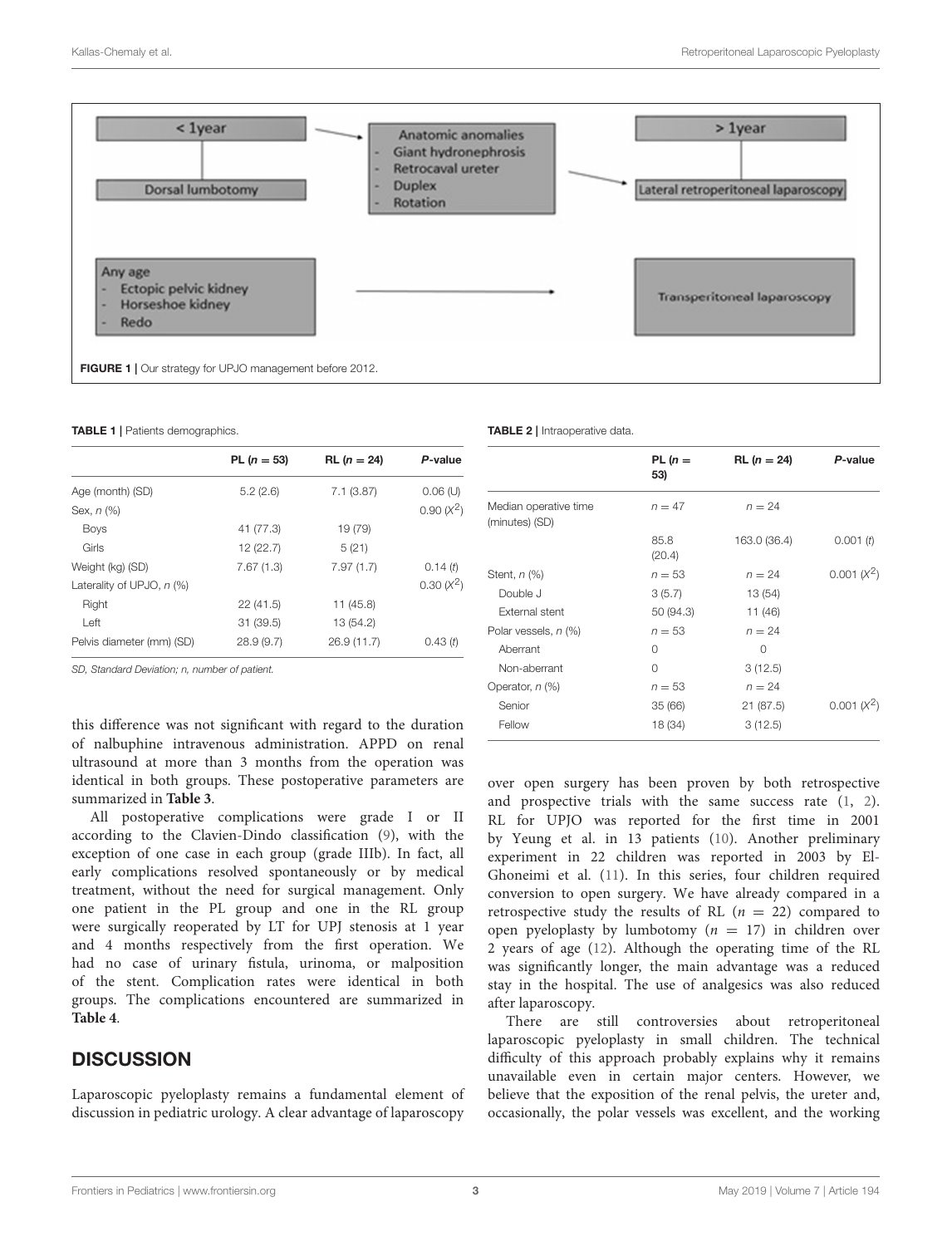#### <span id="page-3-0"></span>TABLE 3 | Postoperative parameters.

|                                                | PL         | RL $(n = 24)$ P-value |               |
|------------------------------------------------|------------|-----------------------|---------------|
| Length of hospital stay (days) (SD)            | $n = 47$   |                       |               |
|                                                | 2.8(0.9)   | 2.3(0.6)              | $0.02 \; (U)$ |
| Postoperative IV acetaminophen use (days) (SD) | $n = 47$   |                       |               |
|                                                | 2.8(0.9)   | 2.3(0.6)              | $0.02 \; (U)$ |
| Postoperative IV nalbuphine use (days) (SD)    | $n = 47$   |                       |               |
|                                                | 1.9(0.9)   | 1.8(0.5)              | $0.83$ (U)    |
| Postoperative US pelvic diameter (mm) (SD)     | $n = 53$   |                       |               |
|                                                | 12.3 (8.6) | 12.4(7.9)             | $0.85 \; (U)$ |

#### <span id="page-3-1"></span>TABLE 4 | Postoperative complications.

|                            | PL | RL | P-value     |
|----------------------------|----|----|-------------|
| Hematuria, n               |    |    | 0.8(F)      |
| Hematoma, n                | 1  | 0  | 0.9(F)      |
| Wound dehiscence, n        | 2  | 0  | 0.6(F)      |
| Urinary tract infection, n |    | 3  | $0.2 (X^2)$ |
| Recurrent UPJO, n          |    |    | 0.9(F)      |
|                            |    |    |             |

space for suturing and knotting was adequate, including in children younger than 1 year as suggested in work by Metzelder [\(5\)](#page-4-11). Valla el al. reported feasibility of the retroperitoneal laparoscopy in 8 children <12 months of age. No case of conversion was reported. No recurrence was noted in this small group and early complication rate was similar to the open group [\(13\)](#page-4-12).

We systematically perform all laparoscopic renal surgery by RL in our department, and we reserve the transperitoneal approach for selected indications. We believe that in the experience of pediatric urology specialist departments, the team should be familiar with both approaches and should decide what is the easiest for the team to apply regularly, keeping the alternative approach for particular indications. The choice to perform TL or RL approach should be based primarily on personal preferences and experience of the individual surgeon.

The current technique in our department was started in 1999 by El-Ghoneimi and has been modified several times since. We first used a resorbable monofilament 5.0 for the ureteropelvic anastomosis and then with the development of 3 mm instruments, we moved to 6.0, thus remaining confident of reproducing the same principles of open pyeloplasty. Since then, we have no longer used a suction drain around the anastomosis. Another change was to limit the number of trocar to 3 instead of 4, allowing to work more freely in an already limited space. Pelvic drainage represents an important point of evolution in our experience; the use of the external stent makes it possible to avoid the general anesthesia necessary for removal of the JJ probe [\(14\)](#page-4-13).

It was after 13 years of experience that the idea of operating the UPJO by RL in children under 1 year was given due consideration in our department. Laparoscopic pyeloplasty in patients younger than 12 months is rarely considered because of potential problems with hemodynamic and respiratory disorders, the difficulty of the technique, and most importantly, the rapid recovery from open surgery in patients within this age group [\(15,](#page-4-14) [16\)](#page-4-15). The risk of conversion is a major element; Badawy et al. reported in a prospective study that the risk of conversion after RL is seen mainly in children under 3 months of age [\(17\)](#page-4-16). In our series, no case of conversion has been reported; the smallest child of the RL group was of 6 weeks of age with a weight of 4.8 kg. The placement of the external stent in RL cannot be done via the parenchyma but via the pelvis with a theoretical risk of leakage through the drainage point. However, we had no complications of urinoma or malposition of the external stent. Our trend now is to place an external stent whenever the anatomical situation would allow it.

To our knowledge, our series is the first in the literature that exclusively compares PL and RL in the treatment of UPJO in children under 12 months of age. The success rate and complications are identical in both groups. With RL, we obtained a shorter hospitalization stay and less postoperative pain in spite of a longer operating time. Although our current study is retrospective, the same pain management protocol was followed in all children and the same pain score treatment was strictly respected in the department. However, a prospective randomized study is required to confirm this result. From a cosmetic point of view, it seems to us that the scars created by 3 mm trocars are better than the scars of open surgery.

One of our main concerns is teaching RL to fellows or to qualified surgeons with recent experience in advanced laparoscopic surgery. A training program for RL was set up in 2010 [\(7\)](#page-4-5) and can be actually applied for fellows concerning retroperitoneal laparoscopy in children under one year of age. In our series, 12.5% of RL cases were operated by a surgeon in training. Minimal invasive pyeloplasty in infants of  $\langle 1 \rangle$  year of age is still limited to few centers. The development of robotic assisted pyeloplasty did not significantly increase the number of minimally invasive pyeloplasties in this group of children [\(18\)](#page-4-17).

### DATA AVAILABILITY

The datasets for this manuscript are not publicly available because they are related to patients files that are confidential and are found in the archive of Robert-Debré University Hospital. Requests to access the datasets should be directed to alaa.elghoneimi@aphp.fr.

### ETHICS STATEMENT

This retrospective study on patients files is not in need for ethical approval or patient's consents according to the French regulation